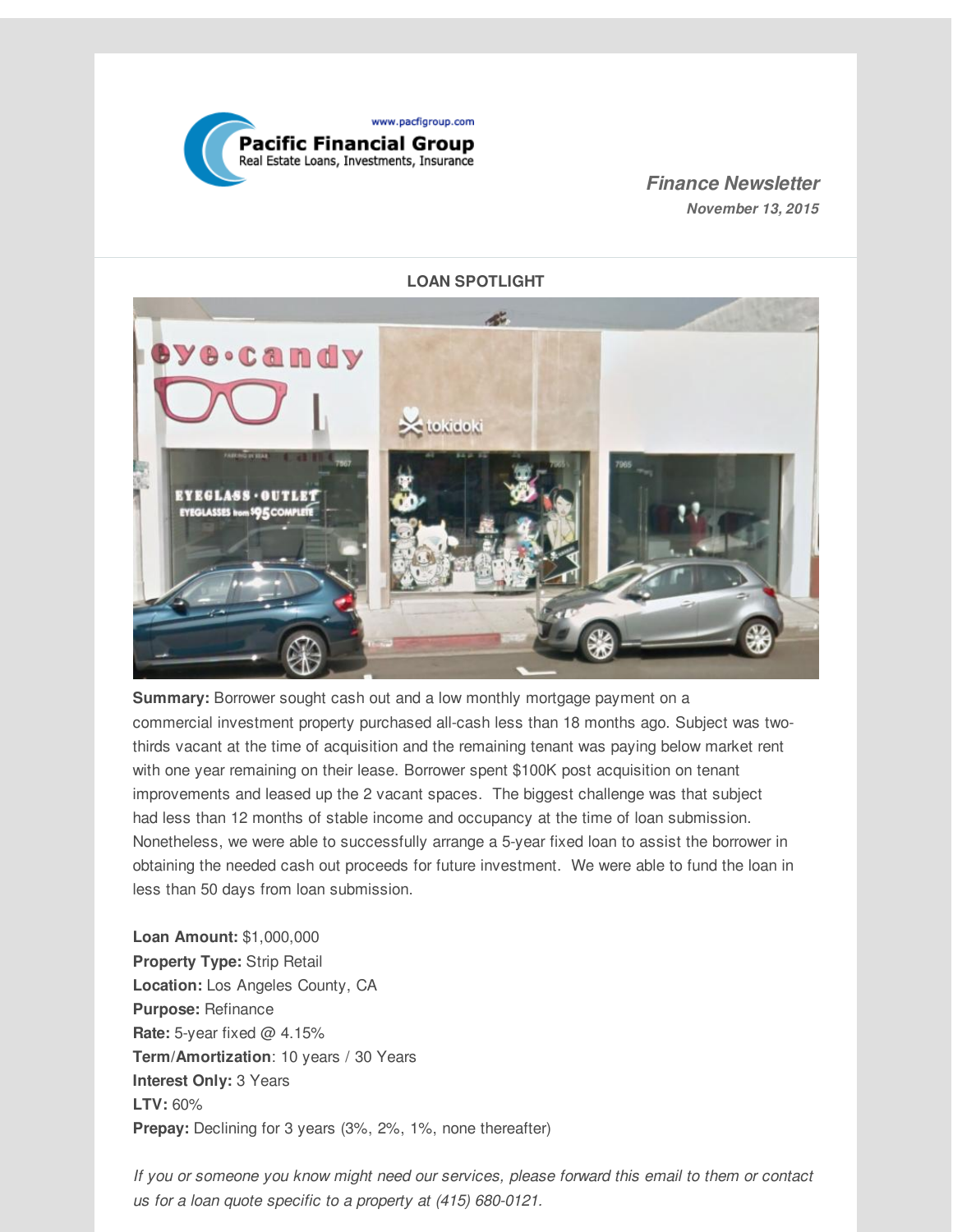*Ask us about our generous referral fee program for 5+ multifamily and commercial real estate loans!*



# **ABOUT OUR SERVICES**

Pacific Financial Group is a full-service brokerage firm dedicated to providing clients with real estate loans, investment advice, financial planning and insurance services. Our success is the result of our client-focused commitment, professional integrity, industry and market knowledge and unique private banking approach to understanding the financial needs of our clients and delivering specifically tailored solutions. **Visit our website to obtain additional information about the types of [investment](http://r20.rs6.net/tn.jsp?f=001y1ltD-1ldJDzDiVwNHG-Es5HooYJqU2RTJRjSvwn_LiyjeQXwVNZuH_NcmzSyjcFjeiH_1-1TmXPggPkOHvOMYttzeIsw7-VtXoILbolfo7gHSC_5Wusp3LsQP--mtU0v-yoMnFJvWeSBQXDDGKn9Vq9m3isfQBAxbn0d86PbjzpCAaNUajX9OPtsGl4QqLfpVKAz97OZ0s=&c=&ch=) advice and [insurance](http://r20.rs6.net/tn.jsp?f=001y1ltD-1ldJDzDiVwNHG-Es5HooYJqU2RTJRjSvwn_LiyjeQXwVNZuH_NcmzSyjcFTxaCkXjba2LmCOFpZovzdqrxZSR6Ojnd_Uo0ld7qaEBCj2Gfz3ZavXw-hi9kiQInMbeChTjTyX2NJ4Net1pUhjAfjEBj0gguBTSItC8rtHupudwXZJpjM8GgiAgtxWxXWOOYkNuIoII=&c=&ch=) services we offer.**

### **APARTMENT LOAN PROGRAMS**

We are pleased to provide access to a large selection of 5+ unit multi-family loan programs from which to choose so you are assured of finding one that is best suited to meet your particular investment objectives. Drawing from our diverse pool of capital sources, your loan program options are limitless. **Visit our website to obtain additional [information](http://r20.rs6.net/tn.jsp?f=001y1ltD-1ldJDzDiVwNHG-Es5HooYJqU2RTJRjSvwn_LiyjeQXwVNZuH_NcmzSyjcFYS635djGcGX6UwpG6LnOSNy7uh-XDxw8Rw2aH690oWRMWEJoI7zwcZ6xr3TKIQYWvAZ7_etMs7Wo73oq63WG5F2jOy5IcjgVmoHPgNPuZOUy4VUgILUbTkDHKDFMwEmuXMlqPmPC0p8=&c=&ch=) about available apartment loan programs and interest rates.**

## **COMMERCIAL LOAN PROGRAMS**

We understand the importance of finding the best available financing to maximize your return on investment and have access to a large selection of commercial loan programs for office, retail, single tenant, self storage, industrial, hospitality, mixed use and owner-occupied commercial buildings, so you are assured of finding one that is best suited to meet your particular investment objectives. Commercial loans are available from a diverse pool of capital sources which include local and regional banks, credit unions, life insurance companies, conduits, pension funds and private investors. **Visit our website to obtain additional information about available [commercial](http://r20.rs6.net/tn.jsp?f=001y1ltD-1ldJDzDiVwNHG-Es5HooYJqU2RTJRjSvwn_LiyjeQXwVNZuH_NcmzSyjcF7qOXzvwMscBG9KHuATm71igD2Yil0xh-ABEMWHyd8KNixsPglge1ku0mexbeF-LjD0zt6KMMVKJPzMYolIOTJCPbeL2SqNmom2LyCARQ_lfcrS4KHeChlnaErZY3rH3FcZr-ERzWou8=&c=&ch=) loan programs and interest rates.**

# **RESIDENTIAL LOAN PROGRAMS**

We have access to over 30 lenders that offer a variety of loan program options for owner-occupied residences, 2nd homes or 1-4 investment properties. Why limit yourself and deal with one lender